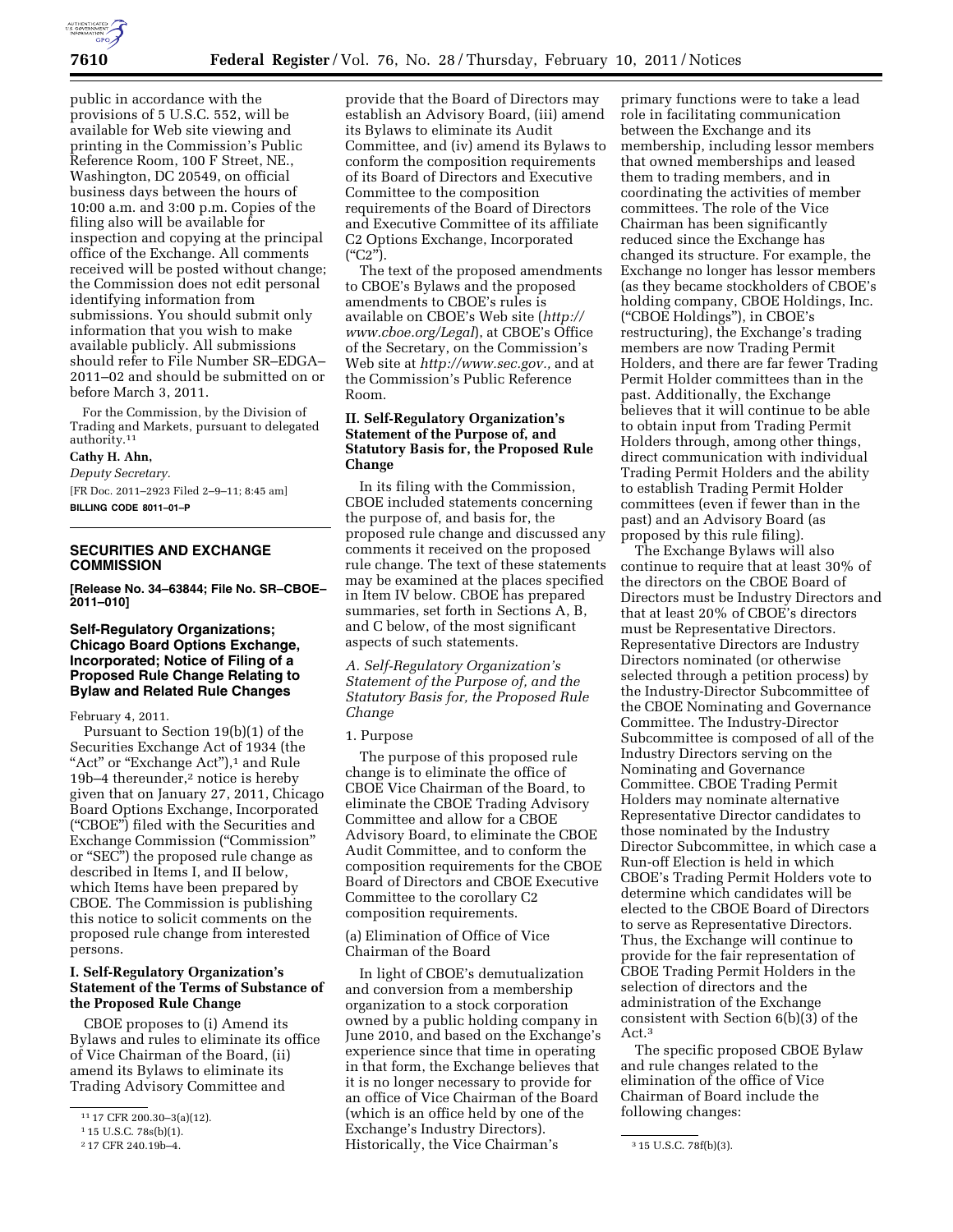Section 3.7 of the Bylaws, which describes the selection, the term, and roles of the Vice Chairman, is proposed to be deleted. The current roles of the Vice Chairman listed in Section 3.7 of the Bylaws (and how those roles will be performed going forward) are (i) Presiding over meetings of the Board of Directors in the event that the Chairman of the Board is absent or unable to do so (which will be addressed by Section 3.8(a) of the Bylaws to be re-numbered from Section 3.9(a), which is proposed to be amended to eliminate references to the Vice Chairman and which will continue to allow the Board to designate an Acting Chairman of the Board in the absence or inability to act of the Chairman, which could be the Lead Director or another director); (ii) serving as chair of the Trading Advisory Committee (which Committee is proposed to be eliminated by this rule filing); (iii) unless otherwise provided in the rules or by Board resolution, appointing, subject to Board approval, the individuals to serve on Trading Permit Holder committees (which will be addressed by Section 4.1(b) of the Bylaws, which is proposed to be amended to vest this appointment authority, also subject to Board approval of such appointments, in the Chief Executive Officer or his or her designee); and (iv) exercising such other powers and performing such other duties as are delegated to the Vice Chairman by the Board (which is not an item that needs to be addressed since there are no such other powers of duties that the Board has delegated to the Vice Chairman).

Two additional current roles of the Vice Chairman are set forth in Section 5.3 of the Bylaws, which is also proposed to be deleted. Those roles are presiding at meetings of Trading Permit Holders and coordinating the activities of all Trading Permit Holder committees. The Exchange's expectation is that CBOE management will perform these functions.

Section 2.3 of the Bylaws is proposed to be amended to delete the Vice Chairman as one of the parties that can call a special meeting of the stockholders. This Section will continue to permit special meetings of the stockholders to be called by either the Chairman of the Board or a majority of the Board.

Section 3.9(b) of the Bylaws is proposed to be re-numbered as Section 3.8(b) and to be amended to delete how the office of Vice Chairman is filled in the event of a vacancy in that office.

Section 3.12 of the Bylaws is proposed to be re-numbered as Section 3.11 and to be amended to delete the

Vice Chairman as one of the parties that can call a special meeting of the Board of Directors. This Section will continue to permit special meetings of the Board to be called by either the Chairman of the Board or the Secretary upon the written request of any four directors.

In a related change, Section 4.1(b) of the Bylaws is proposed to be amended to vest the authority to remove a member of an Exchange committee (*i.e.,*  a non-Board committee) in the Chief Executive Officer or his or her designee, subject to the approval of the Board. This authority was previously vested with the Board itself. The Exchange is proposing to vest this authority with the Chief Executive Officer or his or her designee in order to have consistency with the proposed Exchange committee appointment authority which, as is described above, is also proposed to be vested in the Chief Executive Officer or his or her designee, subject to the approval of the Board.

Section 4.2 of the Bylaws is proposed to be amended to delete the Vice Chairman as one of the required members of the CBOE Executive Committee.

Section 5.1 of the Bylaws is proposed to be amended to delete the Vice Chairman as one of the required officers of the Exchange.

CBOE Rule 2.1(a) is proposed to be amended to vest the appointment and removal authority with respect to Exchange committees in the Chief Executive Officer or his or her designee, subject to the approval of the Board, consistent with the proposed Bylaw changes described above. Currently, Rule 2.1(a) provides that the Vice Chairman possesses this appointment authority, subject to the approval of the Board (except with respect to the Business Conduct Committee (''BCC'')); that the President possesses this appointment authority, subject to the approval of the Board, with respect to the BCC; and that the Board possesses the removal authority. The President was vested with the appointment authority for the BCC, subject to the approval of the Board, so that this authority would be exercised by an individual that is not subject to the disciplinary jurisdiction of the BCC. The Chief Executive Officer, like the President, is part of Exchange management and is not a Trading Permit Holder or an associated person of a Trading Permit Holder and is not subject to the disciplinary jurisdiction of the BCC. The Exchange represents that any designee of the Chief Executive Officer designated to appoint the members of the BCC, subject to the approval of the Board, would also not be

a Trading Permit Holder or an associated person of a Trading Permit Holder and would also not be subject to the disciplinary jurisdiction of the BCC.

CBOE Rule 16.1 is proposed to be amended to vest the President with summary suspension authority under the Rule instead of the Vice Chairman. The Chairman of the Board would also continue to retain that authority. Also, the title of Chapter XVI of the Exchange's rules is proposed to be shortened from ''Summary Suspension by Chairman of the Board or Vice Chairman of the Board" to "Summary Suspension'' in order to eliminate the reference to the Vice Chairman.

(b) Elimination of Trading Advisory Committee and Addition of Advisory Board Provision

Section 4.7 of the Bylaws currently provides for a Trading Advisory Committee to advise CBOE's Office of the Chairman regarding matters of interest to Trading Permit Holders. Section 4.7 provides that the Board of Directors sets the number of members on the Trading Advisory Committee, that the majority of the members of the Committee shall be involved in trading either directly or through their firms, that the Chairman of the Committee is the Vice Chairman of the Board, and that the Vice Chairman appoints the other members of the Committee with the approval of the Board.

In place of a Trading Advisory Committee, the Exchange proposes to amend the Bylaws to delete Section 4.7 of the Bylaws as well as a reference to the Trading Advisory Committee in Section 4.1(b) of the Bylaws and to provide in new proposed Section 6.1 of the Bylaws that the Board of Directors may establish an Advisory Board which shall advise the Office of the Chairman regarding matters of interest to Trading Permit Holders. The Exchange believes that the term "Advisory Board" better reflects the important function served by such a body in providing a vehicle for Exchange management to receive advice from the perspective of Trading Permit Holders and regarding matters that impact Trading Permit Holders.

Under proposed Section 6.1 of the Bylaws, it is proposed that the Board of Directors shall determine the number of members of an Advisory Board, that the Chief Executive Officer or his or her designee shall serve as the Chairman of an Advisory Board, and that the CBOE Nominating and Governance Committee shall recommend the members of an Advisory Board for approval by the Board of Directors.

The Advisory Board would be completely advisory in nature and not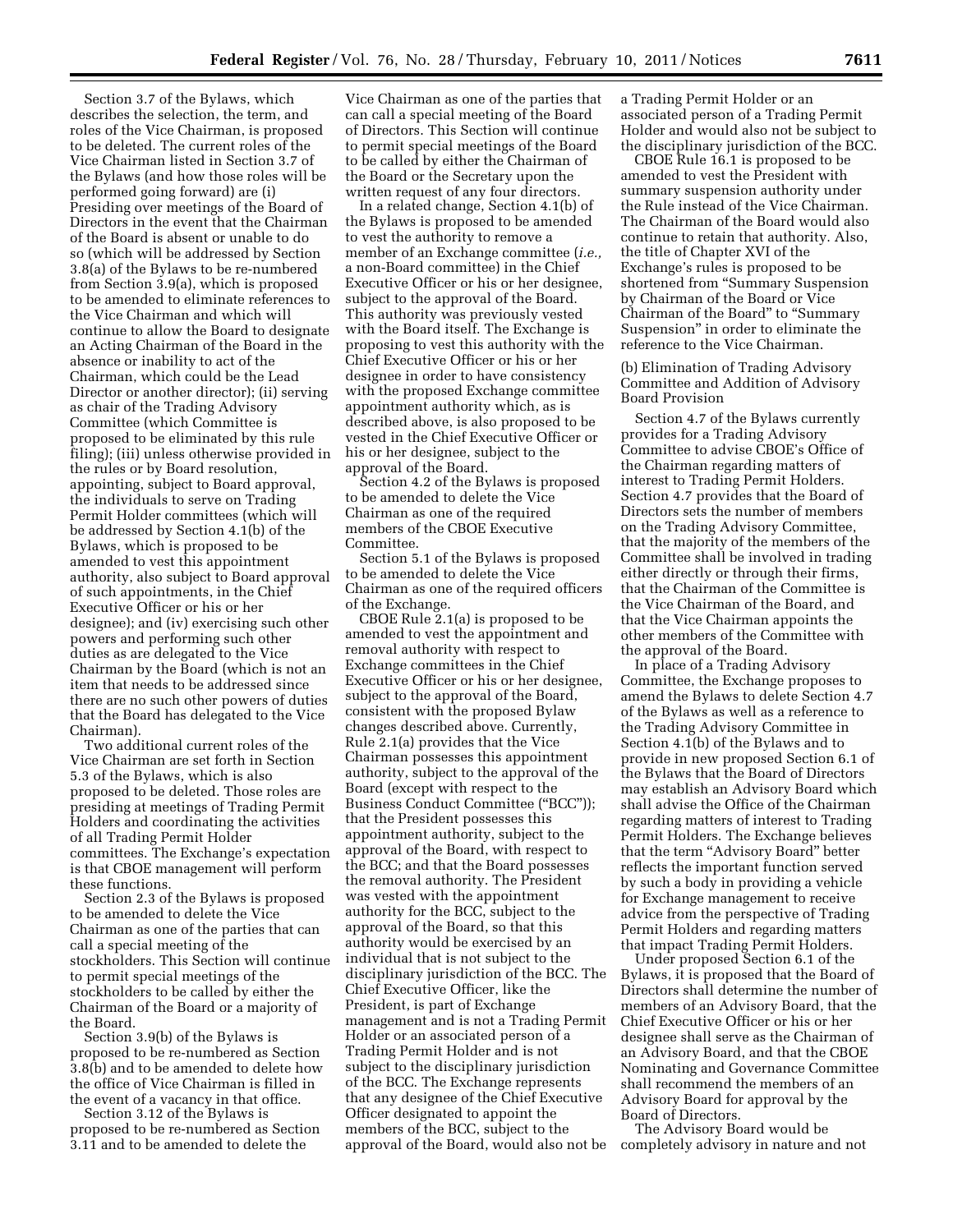be vested with any Exchange decisionmaking authority or other authority to act on behalf of the Exchange. Although proposed Section 6.1 of the Bylaws provides the Board of Directors with the discretion of whether or not to put in place an Advisory Board, it is the current intention of the Board of Directors to establish an Advisory Board.

(c) Elimination of Exchange Audit Committee

The Exchange proposes to eliminate its Audit Committee because its functions are duplicative of the functions of the Audit Committee of its parent company, CBOE Holdings.

Under its charter, the CBOE Holdings Audit Committee has broad authority to assist the CBOE Holdings Board of Directors in discharging its responsibilities relating to, among other things, (i) The qualifications, engagement, and oversight of CBOE Holdings' independent auditor, (ii) CBOE Holdings' financial statements and disclosure matters, (iii) CBOE Holdings' internal audit function and internal controls, and (iv) CBOE Holdings' oversight and risk management, including compliance with legal and regulatory requirements. Because CBOE Holdings' financial statements are prepared on a consolidated basis that includes the financial results of CBOE Holdings' subsidiaries, including CBOE, the CBOE Holdings Audit Committee's purview necessarily includes CBOE. The CBOE Holdings Audit Committee is composed of at least three CBOE Holdings directors, all of whom must be independent within the meaning given to that term in the CBOE Holdings Bylaws and Corporate Governance Guidelines and Rule 10A–3 under the Act.4 All CBOE Holdings Audit Committee members must be financially literate (or become financially literate within a reasonable period of time after appointment to the Committee), and at least one member of the Committee must be an ''audit committee financial expert'' as defined by the SEC.

By contrast, the CBOE Audit Committee has a more limited role, focused solely on CBOE. Under its charter, the primary functions of the CBOE Audit Committee are focused on (i) CBOE's financial statements and disclosure matters and (ii) CBOE's oversight and risk management, including compliance with legal and regulatory requirements, in each case, only to the extent required in connection with CBOE's discharge of its

4 17 CFR 240.10A–3.

obligations as a self-regulatory organization. However, to the extent that the CBOE Audit Committee reviews financial statements and disclosure matters, its activities are duplicative of the activities of the CBOE Holdings Audit Committee, which is also charged with review of financial statements and disclosure matters. Similarly, the CBOE Holdings Audit Committee has general responsibility for oversight and risk management, including compliance with legal and regulatory requirements, for CBOE Holdings and all of its subsidiaries, including CBOE. Thus, the responsibilities of the CBOE Audit Committee are fully duplicated by the responsibilities of the CBOE Holdings Audit Committee. Accordingly, CBOE is proposing to delete Section 4.3 of the CBOE Bylaws which provides for the CBOE Audit Committee and to delete a reference to the CBOE Audit Committee in Section 4.1(a) of the CBOE Bylaws (which lists the required CBOE Board committees).

Although the CBOE Holdings Audit Committee has and will continue to have overall responsibilities with respect to the internal audit function, the CBOE Board of Directors will still maintain its own independent oversight over the internal audit function with respect to CBOE regulatory functions through the CBOE Regulatory Oversight Committee. Specifically, upon elimination of the CBOE Audit Committee, the charter of the CBOE Regulatory Oversight Committee will be amended to provide that the Regulatory Oversight Committee will review all internal audits relating to CBOE's regulatory functions and that the Regulatory Oversight Committee will have the authority to review the internal audit plan with respect to CBOE's regulatory functions and to request at any time that CBOE's internal auditor conduct an audit relating to those functions. These changes are in addition to the current CBOE Regulatory Oversight Committee charter provision which provides that the Regulatory Oversight Committee shall meet regularly with CBOE's internal auditor regarding regulatory functions and are consistent with the Regulatory Oversight Committee's existing practice of reviewing internal audits of CBOE's regulatory functions.

CBOE believes that its proposal to eliminate its Audit Committee is substantially similar to prior actions by other securities exchanges with parent

company audit committees to eliminate their exchange-level audit committees.5

(d) Composition Requirements for Board of Directors and Executive Committee

CBOE proposes to amend its Bylaws to conform the composition requirements of its Board of Directors and Executive Committee to the composition requirements of the Board of Directors and Executive Committee of C<sub>2</sub>.

Section 3.1 of the CBOE Bylaws currently provides, in pertinent part, that in no event shall the number of Non-Industry Directors on the CBOE Board of Directors constitute less than a majority of the members of the Board. Consistent with Section 3.1 of the C2 Bylaws, CBOE proposes to change this provision to provide that in no event shall the number of Non-Industry Directors on the CBOE Board constitute less than the number of Industry Directors on the Board (excluding the Chief Executive Officer from the calculation of Industry Directors for such purpose).

Similarly, Section 4.2 of the CBOE Bylaws currently provides, in pertinent part, that at all times the majority of the directors serving on the CBOE Executive Committee must be Non-Industry Directors. Like with the proposed change to the composition requirements for the CBOE Board of Directors and consistent with Section 4.2 of the C2 Bylaws, CBOE proposes to change this provision to provide that in no event shall the number of Non-Industry Directors constitute less than the number of Industry Directors serving on the CBOE Executive Committee (excluding the Chief Executive Officer from the calculation of Industry Directors for such purpose).

Accordingly, following this proposed change to the CBOE Executive Committee composition requirements and the proposed elimination of the Vice Chairman, Section 4.2 of the CBOE Bylaws will require that the Executive Committee include the Chairman of the Board, the Chief Executive Officer (if a director), the Lead Director (if any), at least one Representative Director, and such other number of directors that the Board deems appropriate, provided that in no event shall the number of Non-Industry Directors constitute less than the number of Industry Directors serving on the Executive Committee (excluding the Chief Executive Officer from the

<sup>5</sup>*See, e.g.,* Exchange Act Release No. 60276 (July 9, 2009), 74 FR 34840 (July 17, 2009) (File No. NASDAQ–2009–042).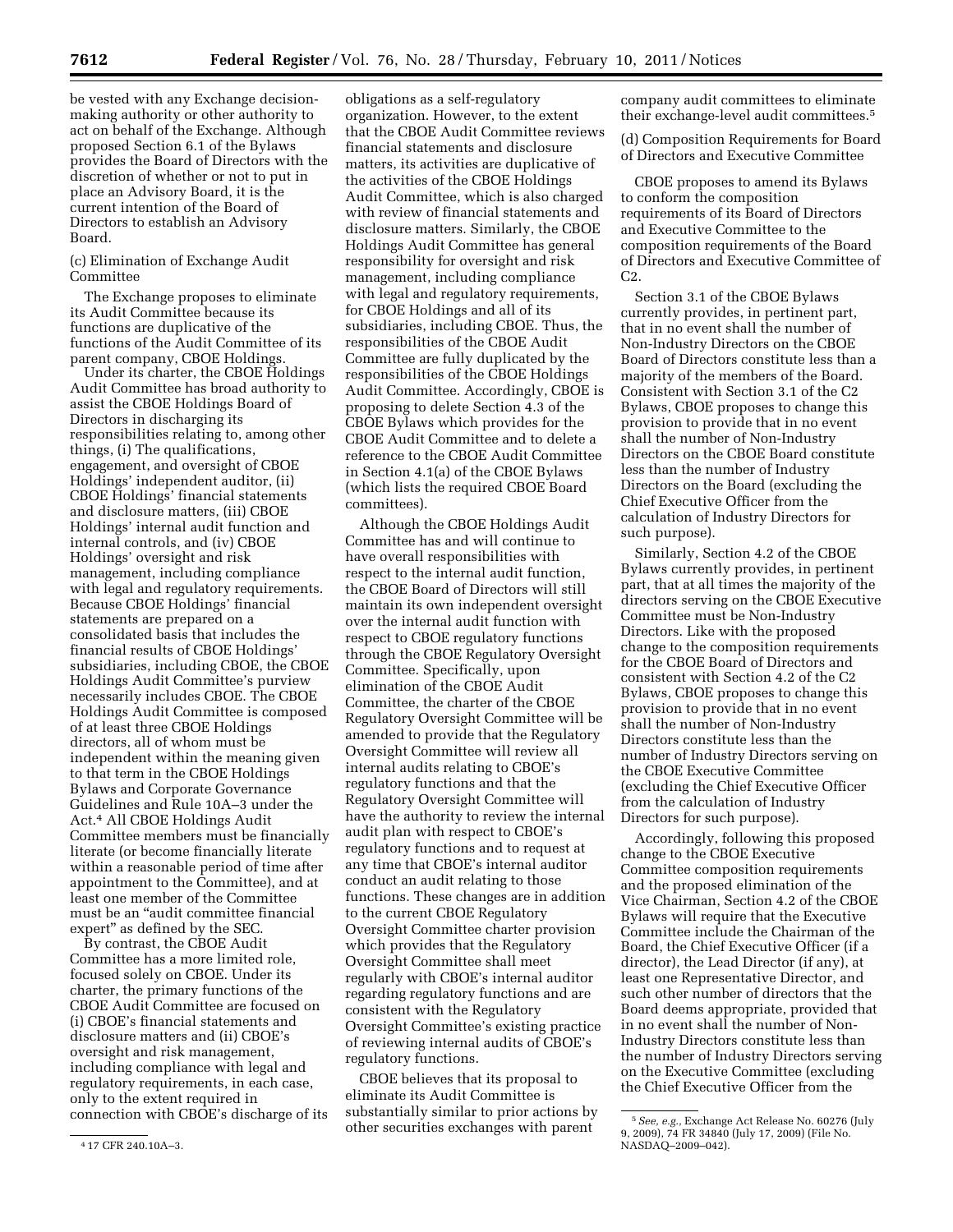calculation of Industry Directors for such purpose).6

CBOE believes that having the same composition requirements for CBOE Holdings' two affiliated securities exchange subsidiaries (CBOE and C2) will promote consistency and efficiency. CBOE and C2 currently have the same individuals serving on the CBOE and C2 Boards and the CBOE and C2 Executive Committees. This approach simplifies the process of scheduling and conducting meetings and allows the Boards and Executive Committees of both exchanges to operate most efficiently. To the extent that CBOE and C2 desire to continue this approach in the future, these proposed changes better enable CBOE and C2 to do so. Also, in addition to being consistent with C2's corollary composition requirements for its Board and Executive Committee, CBOE believes that the proposed CBOE Board and Executive Committee composition requirement changes are consistent with the composition requirements of the Board of Directors and Executive Committee of NASDAQ Stock Market LLC.7

(e) Miscellaneous Non-Substantive Bylaw and Rule Changes

In addition to the changes set forth above, the Exchange proposes to make the following non-substantive changes to its Bylaws and rules.

First, the Exchange proposes to amend the title of the Bylaws from ''Amended and Restated Bylaws of Chicago Board Options Exchange, Incorporated'' to ''Second Amended and Restated Bylaws of Chicago Board Options Exchange, Incorporated'' since the Exchange is making the Bylaw changes proposed by this rule filing

7*See* Article I(l), Section 2(a) of Article III, and Section 5(a) of Article III of the By-Laws of the NASDAQ Stock Market LLC. *See also* Exchange Act Release No. 44280 (May 8, 2001), 66 FR 26892 (May 15, 2001) (SR–NASD–2001–06) (approving amendment to NASD By-Laws to allow for the treatment of staff Governors as ''neutral'' for purposes of Industry/Non-Industry balancing on the NASD Board of Governors).

through as second amendment and restatement of its Bylaws.

Second, the Exchange is proposing to re-number various sections of the Bylaws to eliminate gaps in the numbering of the Bylaw sections resulting from the proposed deletion of certain of the Bylaw sections as described above.

Third, the Exchange proposes to make a clarifying change to Section 3.2 of the Bylaws to change a reference to the Industry-Director Subcommittee of the Nominating and Governance Committee from "committee" to "Subcommittee."

Fourth, the Exchange is proposing to make a clarifying change to CBOE Rule 2.1 in addition to the changes to Rule 2.1 discussed above to make clear that the term of an Exchange committee member's appointment continues until the first regular meeting of the Board of Directors of the next calendar year and until that committee member's successor is appointed or that committee member's earlier death, resignation, or removal. In other words, if the Board of Directors does not appoint a successor to the committee member at the first regular Board meeting of the year, the committee member would continue in office until a successor is appointed or the person's earlier death, resignation, or removal.

#### (f) Effectiveness of Changes

The Exchange proposes to make effective the proposed Bylaw and rule changes related to the elimination of the Vice Chairman of the Board that are described in subsection (a)(1) of Item 3 of this rule filing on the date of the annual election of CBOE directors in 2011 (which is anticipated to occur in May 2011). The Exchange proposes to make effective these changes at that time because the current term of the Vice Chairman expires on that date and this will permit the current Vice Chairman to serve out his current term of office.

The Exchange proposes to make effective all of the other changes proposed by this rule filing at the time that the Commission approves this rule filing. These changes include those relating to the elimination of the Trading Advisory Committee and the addition of an Advisory Board provision, to the elimination of the CBOE Audit Committee, and to the composition requirements for the Board of Directors and Executive Committee and they also include the miscellaneous non-substantive Bylaw changes (all of which are described in subsections  $(a)(2)$ – $(a)(5)$  of Item 3 of this rule filing).

#### 2. Statutory Basis

For the reasons set forth above, CBOE believes that this filing is consistent with Section 6(b) of the Act,<sup>8</sup> in general, and furthers the objectives of Section  $6(b)(1)$  of the Act<sup>9</sup> and Section  $6(b)(5)$  of the Act 10 in particular, in that (i) it enables CBOE to be so organized as to have the capacity to be able to carry out the purposes of the Act and to comply, and to enforce compliance by its Trading Permit Holders and persons associated with its Trading Permit Holders, with the provisions of the Act, the rules and regulations thereunder, and the rules of CBOE and (ii) to prevent fraudulent and manipulative acts and practices, to promote just and equitable principles of trade, to remove impediments to, and perfect the mechanism of, a free and open market and, in general, to protect investors and the public interest. Specifically, the proposed changes will streamline, make more efficient, and improve CBOE's governance structure (i) By eliminating the position of Vice Chairman of the Board which CBOE no longer believes is necessary; (ii) by eliminating the Trading Advisory Committee and adding a Bylaw provision that the Board of Directors may establish an Advisory Board, which CBOE views as a useful vehicle that the Board may utilize to receive input from the perspective of Trading Permit Holders and with respect to matters of interest to Trading Permit Holders; (iii) by eliminating the CBOE Audit Committee, which CBOE believes is duplicative of the CBOE Holdings Audit Committee and which change will allow CBOE directors to focus their attention on matters falling directly within the purview of the CBOE Board of Directors; and (iv) by conforming the composition requirements of the CBOE Board of Directors and CBOE Executive Committee to the corollary C2 composition requirements, which CBOE believes will promote consistency and efficiency and better enable CBOE and C2 to have the same Board compositions if desired.

# *B. Self-Regulatory Organization's Statement on Burden on Competition*

CBOE does not believe that the proposed rule change will impose any burden on competition that is not necessary or appropriate in furtherance of the purposes of the Act.

<sup>6</sup>CBOE's Executive Committee generally does not make a decision unless there is a need for a CBOE Board-level decision between CBOE Board meetings due to the time sensitivity of the matter. In addition, in situations when the Executive Committee does make a decision between CBOE Board meetings, the CBOE Board is generally aware ahead of time of the potential that the Executive Committee may need to make the decision. The CBOE Board is fully informed of any decision made by the Executive Committee at its next meeting and can always decide to review that decision and take a different action. CBOE previously noted the foregoing to the Commission (*see* Footnote 87 of Exchange Act Release No. 62158 (May 24, 2010), 75 FR 30082 (May 28, 2010) (SR–CBOE–2008–88)) and it continues to be the case.

<sup>8</sup> 15 U.S.C. 78f(b).

<sup>9</sup> 15 U.S.C. 78f(b)(1).

<sup>10</sup> 15 U.S.C. 78f(b)(5).